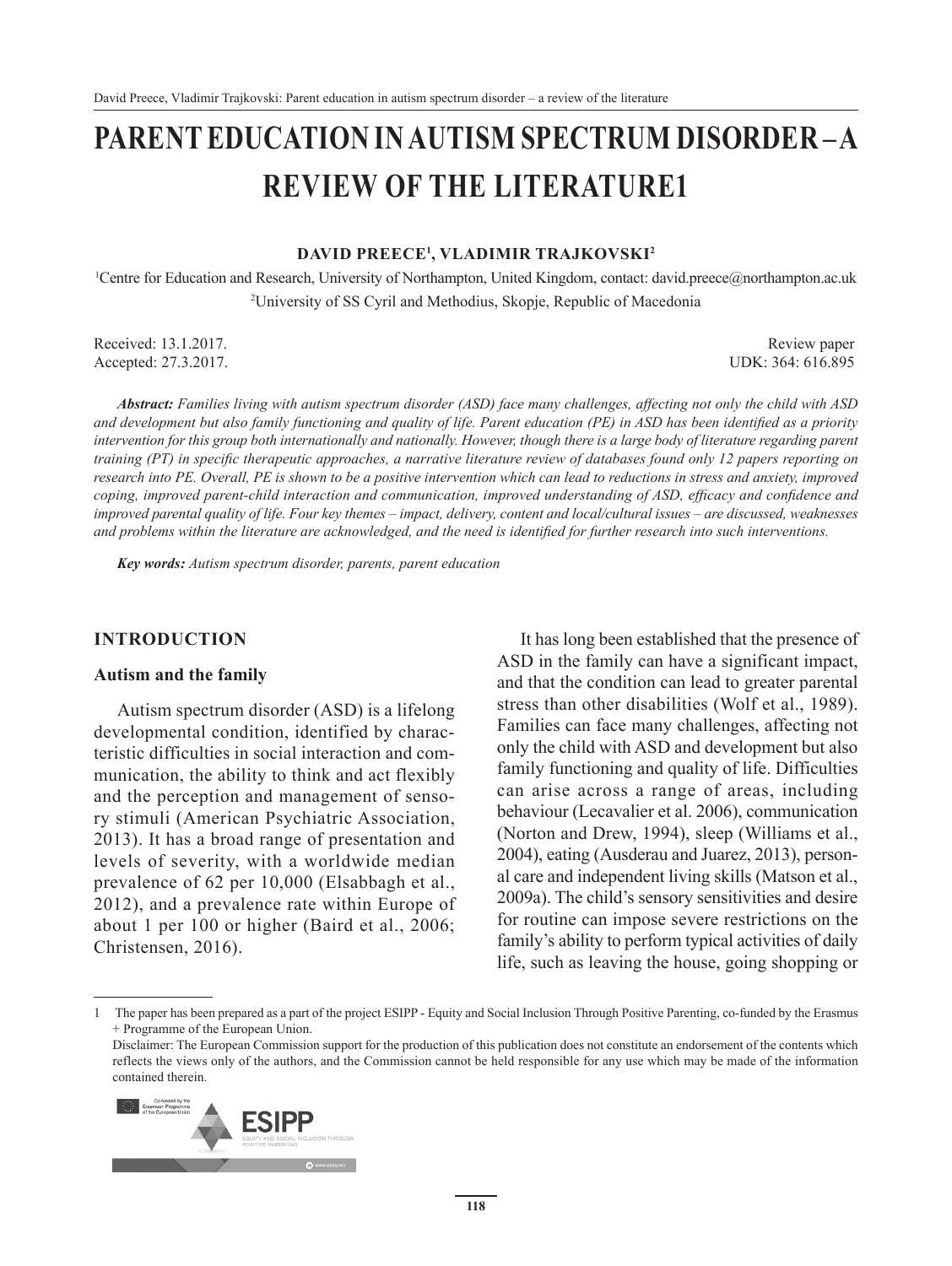visiting a restaurant (Schaaf et al, 2011; Vaughn et al., 2002); and activities such as addressing dental problems or going to hospital can cause severe distress and may be extremely difficult or impossible to undertake (Loo et al., 2009; Pratt et al., 2011).

### **Parent education and parent training in ASD**

Dozens of treatment approaches and interventions – interpersonal, educational, and biomedical – exist within the field of ASD, with varying degrees of evidence and theoretical support (Simpson, 2005). Typing the words '*autism treatment'* into the internet search engine Google brings up over 43 million 'hits', while the words '*autism cure'* bring up over three million. Many approaches promoted on the internet are unsubstantiated (Fitzpatrick, 2009; Offit, 2008), and they may sometimes be dangerous, as in the case of chelating agents or bleach being marketed as a cure for ASD (US Food and Drug Administration, 2014). However, it can be difficult for parents and family members to identify fact from fiction in autism, and to discriminate between what is 'good autism practice' and what is unsupported. Parent education (PE) regarding ASD has therefore been identified as an important component within the spectrum of support for families living with the condition. The World Health Organisation has identified it as a priority for action (World Health Organisation, 2014), while the Autism Education Trust in the UK states that "*high on the agenda of parents/carers and professionals alike is providing knowledge and information on the autism spectrum…to parents/carers and other family members (Jones et al., 2008, p102).*"

A growing body of highly diverse literature is being published which is identified as dealing with PE or 'parent training' (PT) in ASD. Much of this focuses on specific intervention models or programmes: e.g. Applied Behaviour Analysis (ABA) (Ingersoll and Dvortcsak 2006), DIR/ Floortime (Solomon et al., 2007) Pivotal Response Therapy (Coolican et al., 2010) or TEACCH structured teaching (Turner-Brown et al., 2016). A number of articles consider particular methods of delivery, such as distance learning (Wainer and Ingersoll, 2012), home teaching (Elder et al., 2011) or online training (Vismara et al., 2013); while others investigate the application of generic 'parenting' approaches with families living with ASD (Whittingham et al., 2009).

Bearss et al. (2015a) draw a distinction between PT and PE. They define the former as comprising child-focused training, where the individual child is the direct beneficiary of the intervention, and the parent is being trained to act as a therapist within a defined programme. On the other hand, PE is identified as being a more general parent-focused psychoeducational approach, with a focus on sharing knowledge, information and skills with the parent/ family member, and where the child with autism is the indirect beneficiary. This type of psychoeducational PE seems particularly important for a number of reasons. Some specific therapies may be costly or locally unavailable, and therefore may be out of reach for large numbers of families living with ASD (Keenan et al., 2010). Some therapies may assume a certain basic understanding of ASD as a given, while others may prey on a lack of such knowledge to sell fallacious treatments (Travers et al., 2016). Simply to feel that they are trying to do something, parents may be tempted to spend large amounts of money (as well as time and energy) on ineffective or potentially dangerous approaches (Zane et al., 2008). Providing families with accurate information and introducing them to the use of effective approaches through PE has been shown to increase family adaptation and acceptance, and improve personal, educational and social outcomes for individuals with ASD and their families (Preece and Almond 2008; Green et al., 2010).

However, in a separate article, Bearss et al. (2015b) refer to both child-focused and parent-focused interventions as PT. Furthermore, Schultz et al.'s (2011) review of 'parent education programs' considers a high proportion of articles concerning PT interventions. It is clear that many authors use the terms PE and PT interchangeably, which can make navigating the literature difficult.

So how is PE in ASD being provided and what does the literature tell us regarding how such knowledge and information can best be transmitted to families? In this paper, we seek to review the literature on PE regarding ASD, discuss the main findings, and identify key issues or factors to be considered regarding to the provision of such education.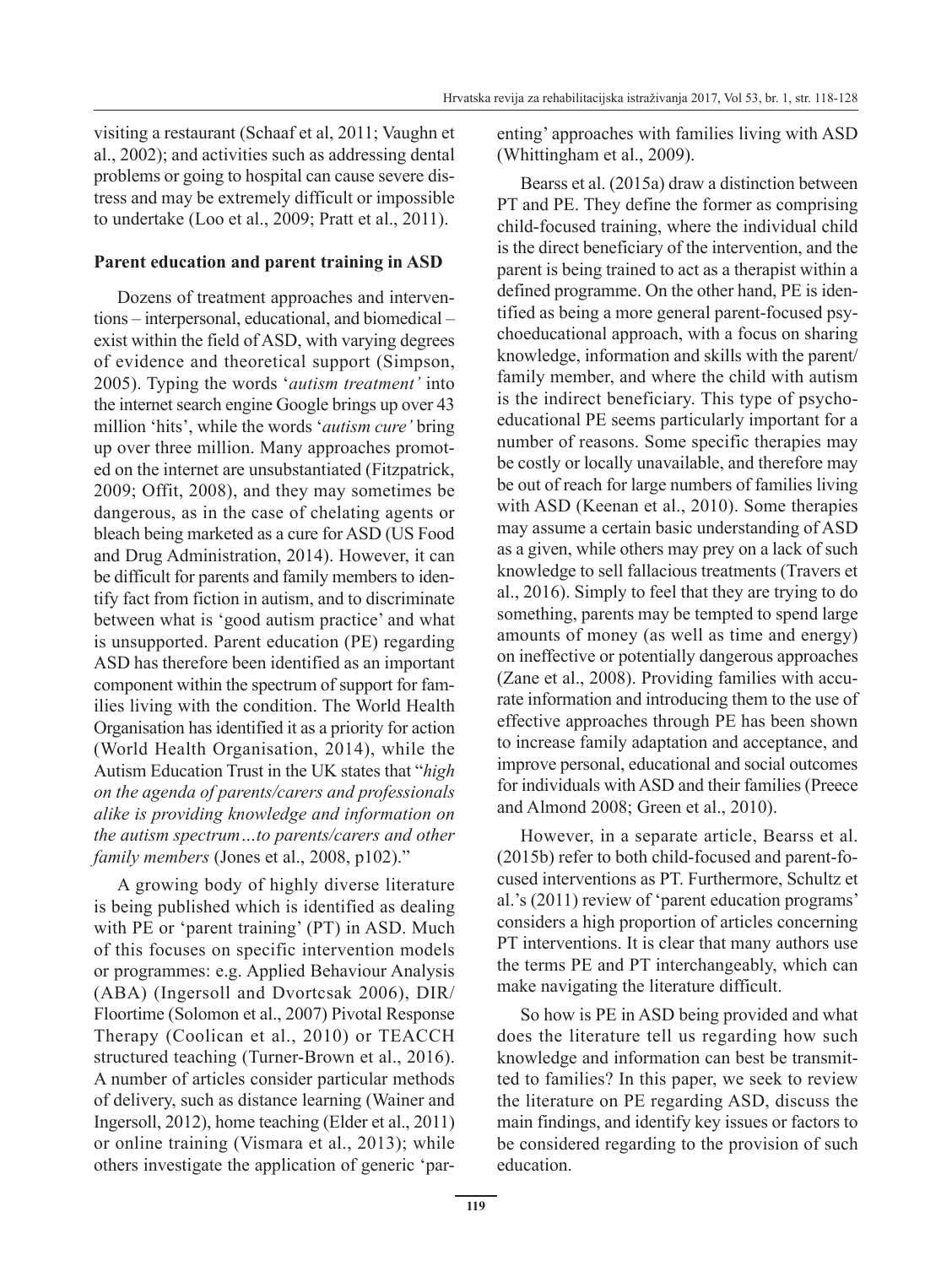## **Method**

Much of the literature on this topic is based upon small sample sizes or may feature single subject designs. The decision therefore was made to reject a systematic review approach, which might preclude the use of much of the existing literature, and to instead use a narrative review methodology with steps undertaken to ensure rigour. Clear inclusion and exclusion criteria were established before the review began (Torgerson et al., 2012). These are shown in Table 1 below.

## **Results and discussion**

Key word searches – using combinations of the words *autism*, *autism spectrum disorder*, *parent* 

| Author(s)                    | <b>Research design</b>                                            |                         | Setting and education delivery                                                                                                                                      | Participants                                                         |  |
|------------------------------|-------------------------------------------------------------------|-------------------------|---------------------------------------------------------------------------------------------------------------------------------------------------------------------|----------------------------------------------------------------------|--|
| Al-Khalaf et al.<br>(2014)   | Exploratory case<br>study                                         | 10                      | 2 x private disability clinics in Jordan.<br>4 x weekly 4 hr sessions.                                                                                              | Parents of preschool<br>children.                                    |  |
| Bearss et al.<br>(2015b)     | Randomised<br>controlled trial                                    |                         | 180 6 x autism centres at US universities.<br>12 sessions $(1-1.5 \text{ hrs}) + 1$ home visit over 24 weeks.                                                       | Parents of children aged<br>3-7 years                                |  |
| Birkin et al.<br>(2008)      | 2 interlinked<br>studies: a)<br>telephone survey<br>b) interviews | $ a\rangle$<br>77<br>12 | 3 x urban and rural areas in New Zealand.<br>$8 \times 3$ hr sessions + 3 home visits over 12 weeks.                                                                | Parents and caregivers of<br>children 0-6 years                      |  |
| Chiang<br>(2013)             | Pre- and post-<br>intervention design                             |                         | Community centre in New York.<br>10 x weekly 2 hr sessions                                                                                                          | Families of Chinese-<br>American children 3-11<br>years              |  |
| Cutress &<br>Muncer $(2014)$ | training survey<br>tools                                          |                         | Evaluation of post-120 25 parent training courses in north of England.<br>$8 \times 3$ hr sessions + 2 home visits over 10 weeks.                                   | Parents of children 5-9<br>years                                     |  |
| Farmer &<br>Reupert (2013)   | Pre- and post-<br>intervention design                             | 98                      | Early intervention setting in rural Victoria, Australia.<br>6 x weekly 2 hr sessions.                                                                               | Parents and family<br>members of children 2-6<br>years               |  |
| Ji et al. (2014)             | Quasi-experimental 42                                             |                         | $2x$ autism<br>centres in Hunan Province, China<br>8 x weekly 1.5 hrs sessions                                                                                      | Parents and caregivers<br>(mean age of children $=$<br>$5.27$ years) |  |
| Lecavalier et al.<br>(2016)  | As Bearss et al. (2015b) above.                                   |                         |                                                                                                                                                                     |                                                                      |  |
| Tonge et al.<br>(2006)       | Randomised,<br>group-comparison<br>design                         |                         | 105 2 x rural and 2 x urban regions, Australia.<br>10 x 1.5 hrs small group sessions alternated with 10 x 1<br>hr individual family sessions over a 20-week period. | Families with children<br>aged 1-5 years                             |  |
| Tonge et al.<br>(2014)       | As Tonge et al. (2006) above.                                     |                         |                                                                                                                                                                     |                                                                      |  |
| Wang (2008)                  | Evaluation                                                        | 127                     | City in north eastern China.<br>$4x$ weekly 4 hr group sessions + 4 x weekly home visits children 3-9 years<br>(maximum combined total = $20$ hrs).                 | Family members of                                                    |  |
| Yucel &                      | Pre- and post-<br>Cavkaytar (2007) intervention design            | 72                      | Istanbul, Turkey. Distance education model via 5 x 20<br>Minute presentations on $CDs + 5$ handbooks.                                                               | Family members of<br>children aged 3-15 years                        |  |

**Table 2.** *Summary of journal articles meeting inclusion/exclusion criteria*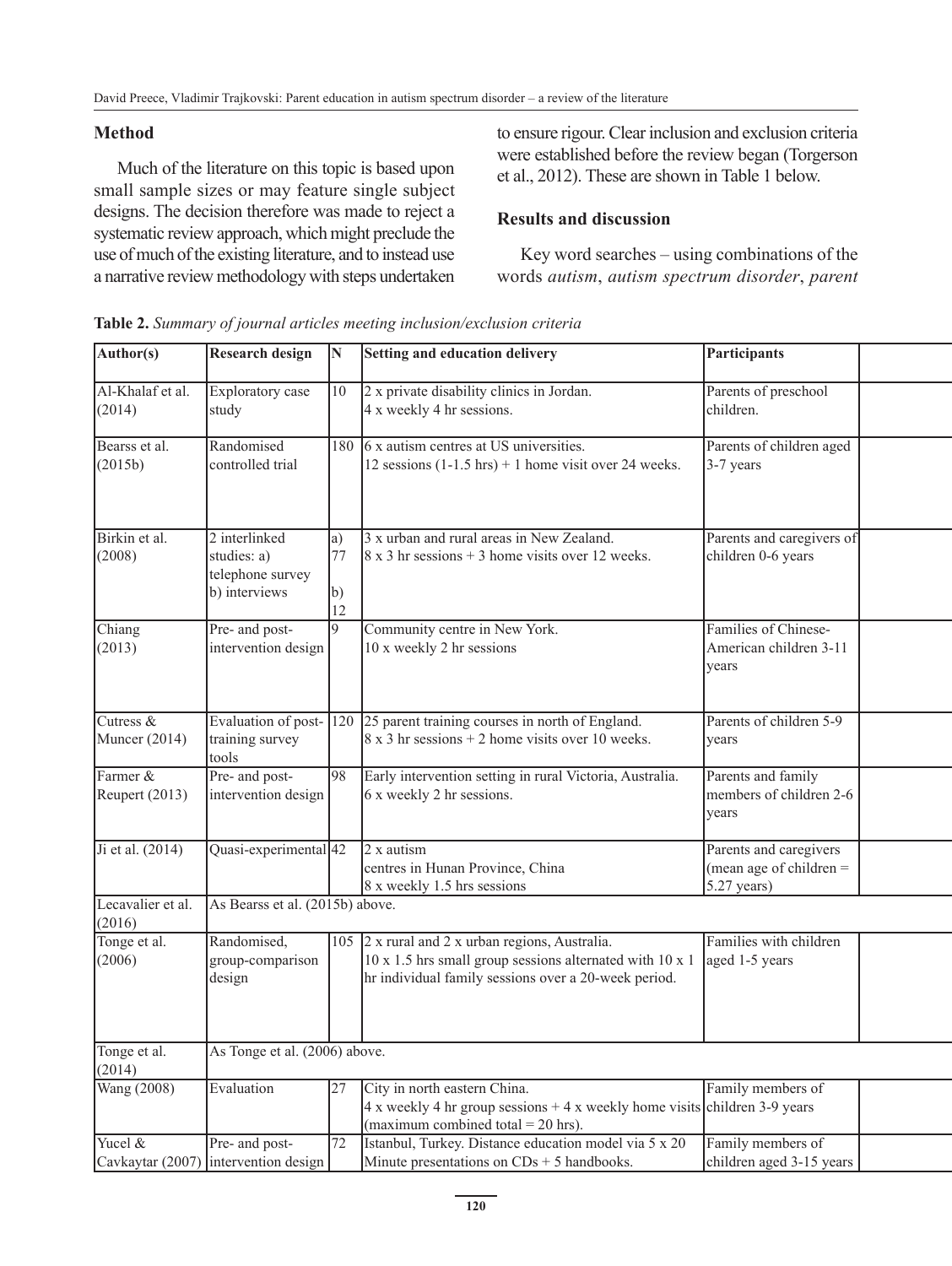*training* and *parent education* – were conducted using the following databases: Education Research Complete (EBSCO), Google Scholar, Ingenta Connect, Science Direct and Web of Science. Over 120 journal articles included the words parent training, parent education and reference to autism spectrum disorder in the key words and/or abstract. Application of the inclusion/exclusion criteria led to twelve journal articles being identified (describing ten research studies or interventions) which met all inclusion and no exclusion criteria. These articles are summarised below in Table 2. Eleven articles related to group education models and one to a distance education programme. In two papers (reporting on the same study), parent education was compared with specific parent training. The studies

| <b>Child</b>   | Outcomes/findings                                                                                                  |
|----------------|--------------------------------------------------------------------------------------------------------------------|
| diagnosis      |                                                                                                                    |
| Autism         | Following the education program, the mothers reported a statistically significant reduction in stress levels, an   |
| spectrum       | increase in coping skills, and an improvement in mother-child interaction. Compared to fathers, mothers' stress    |
| disorder       | levels were significantly higher and their coping skills were significantly lower.                                 |
| Autism         | Study compared impact of providing direct training in behaviour management with parent education. Parents          |
| spectrum       | who undertook direct training reported greater reduction in behavioural problems than those undertaking parent     |
| disorder +     | education (55% compared to 34%) though this was not statistically significant.                                     |
| disruptive     |                                                                                                                    |
| behaviour      |                                                                                                                    |
| Autism         | Approximately 85% of families eligible for the program do not participate. Non-membership of Autism                |
| spectrum       | New Zealand (the agency responsible for administering the program), ethnicity, and length of wait time were        |
| disorders      | significant factors in non-participation.                                                                          |
|                |                                                                                                                    |
|                |                                                                                                                    |
| Autistic       | After receiving the 10-week program, parents of Chinese American children with ASDs showed significant             |
| disorder,      | reduction in parenting stress, improvement in parental confidence, and improvement in quality of life in           |
| Asperger       | physical health and environment domains.                                                                           |
| Syndrome or    |                                                                                                                    |
| <b>PDD-NOS</b> |                                                                                                                    |
| Autism         | Participants' reported increased understanding of autism and improvements in communication with their child        |
| spectrum       | and managing their child's behaviour. Parents valued the opportunity to meet other parents, and the programme      |
| disorder       | seemed acceptable to the majority of parents who attended.                                                         |
| Autism         | Analysis showed significant increases in parental understanding of autism and understanding of their own child,    |
|                | and in understanding communication, sensory, social, learning and behavioural features of autism. Significant      |
|                | increases in parental confidence and significant reduction in parental anxiety were also shown. Parents valued     |
|                | learning about the general nature of autism and sensory processing, and reported feeling less alone.               |
| Autism         | At the end of 8-week multidisciplinary parent education program, significant improvements were observed in         |
| spectrum       | the mental health-related quality of life, family functioning, self-efficacy and positive coping style.            |
| disorders      |                                                                                                                    |
|                | Parent training was superior to parent education in                                                                |
|                | decreasing disruptive and noncompliant behaviors.                                                                  |
| Autism         | Comparison between 20-week manual-based parent education and behaviour management intervention (n                  |
| spectrum       | $=$ 35), a parent education and counselling intervention (n = 35) and control group (n=35). Both treatments        |
| disorder       | resulted in improvement in overall mental health at follow-up and mental health significantly improved over        |
|                | time in the 54% of principal caregivers who had the highest levels of mental health problems. The parent           |
|                | education and behaviour management intervention was more effective at reducing anxiety, insomnia, and              |
|                | somatic symptoms/family dysfunction than parent education and counselling at 6-month follow-up.                    |
|                | Parent education and behaviour management was superior to parent education and counselling in improving            |
|                | child adaptive behaviour and symptoms of autism for low-functioning children.                                      |
| Autism         | Post-training, parents in the training group were more sensitive to their children's interests, responded to their |
|                | children's behaviour more appropriately, were more accepting of their children and their behaviour, showed         |
|                | more enjoyment of interacting with their children, and expressed more warmth toward their children.                |
| Autism         | Significant positive differences were found between pre- and post-test scores of the experimental group.           |
|                |                                                                                                                    |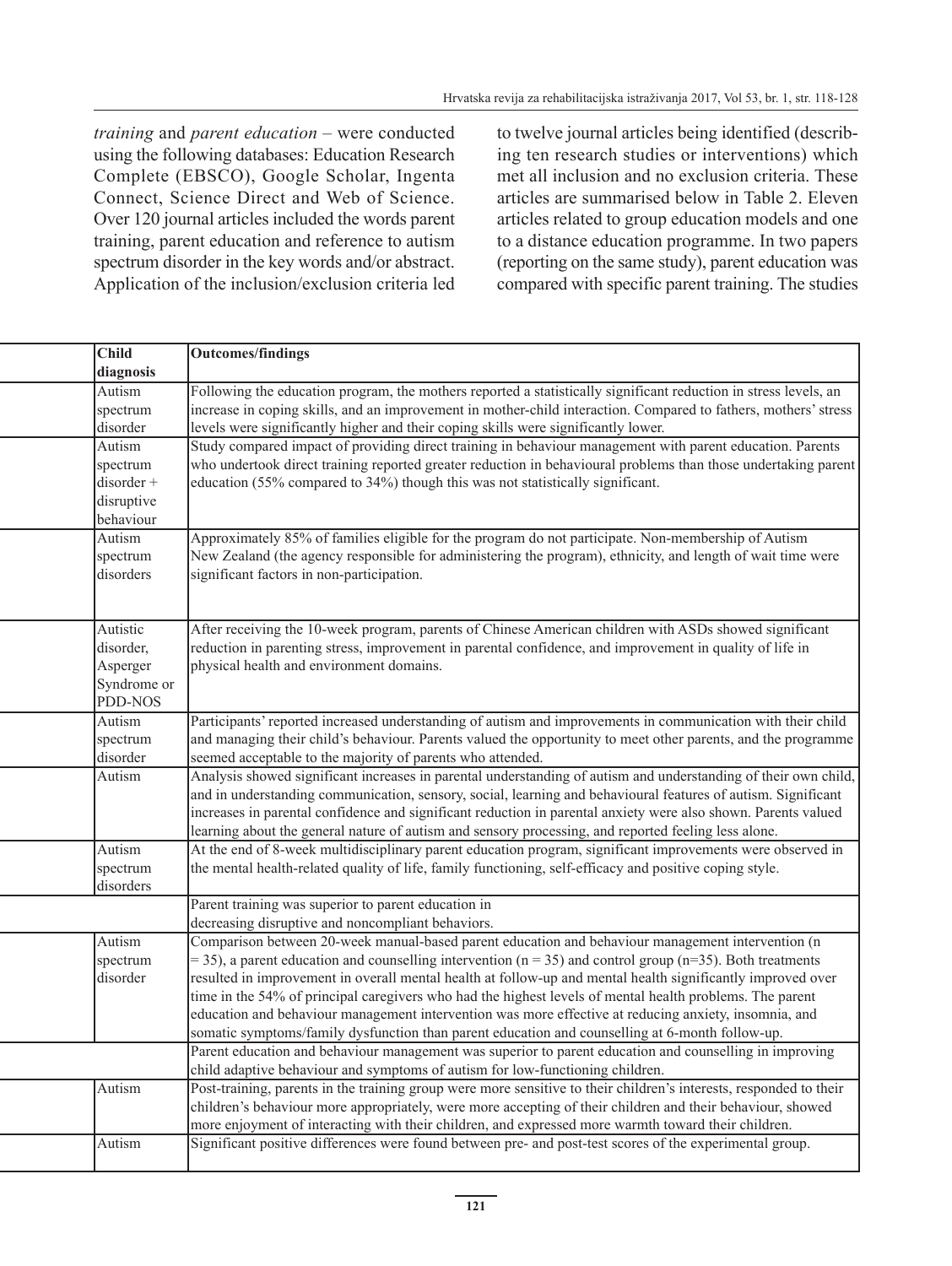#### **Table 1.** *Inclusion and exclusion criteria*

#### **Inclusion criteria**

- Studies which focus on psychoeducational parent education.
- Participants: parents/family members of children with ASD.
- Study design: quantitative and/or qualitative designs; small sample sizes included; case studies; studies without control groups.
- Training models: group-or distance-based parent education models.
- Content based on eclectic understanding of 'good autism practice' (for this reason the NAS EarlyBird (Shields, 2001) is included).
- Outcomes: outcomes relating to child's behaviour/ learning, family quality of life, family wellbeing.
- Published in English since 2000.

#### **Exclusion criteria**

- Anecdotal or descriptive accounts with no evidence relating to outcomes
- Training with regard to single issues (either re child e.g. sleep, toileting, eating or parent e.g. mindfulness, stress management)
- Training in a specific intervention method (e.g. TEACCH, ABA, Son Rise, DIR Floortime, SCERTS)
- Participants: families of children with other learning disabilities
- Outcomes: outcomes unrelated to the topic

were undertaken in Australia (n=2), China (n=2), Jordan (n=1), New Zealand (n=1), Turkey (n=1), the UK  $(n=1)$  and the USA  $(n=2)$ , one specifically with Chinese Americans).

## **DIVERSE NATURE OF STUDIES**

A significant difficulty in undertaking this review has been the highly diverse nature of the studies reported on within this literature. Research designs have ranged from exploratory case studies to randomised controlled trials. While some studies reported on parental stress (Al-Khalaf et al., 2014; Chiang, 2013; Farmer & Reupert, 2013; Tonge et al., 2006), others focused on quality of life (Ji et al., 2014), level of knowledge (Cutress & Muncer, 2014; Yucel & Cavkaytar, 2007) or parent-child interaction (Wang, 2008). Even where studies reported on similar outcomes, the degree of diversity in the ways that data has been analysed and studies reported makes it impracticable to confidently make assertions regarding the impact of factors such as specific content, group size, or course duration on parent outcomes. This is illustrated by the summary of the four studies reporting on parental stress (see Table 4). Nonetheless a number of key themes can be identified within the literature – regarding impact, process, content and the need to take account of local considerations – and these are explored below.

## **Positive impact of parent education**

No negative impacts of PE were identified. By contrast, a range of positive impacts were identified, including reductions in stress and anxiety, improved coping, improved parent-child interaction and communication, improved understanding of ASD, efficacy and confidence and improved parental quality of life. While some studies focused only on identifying knowledge or skills acquired, others reported on social benefits of attendance at PE session. For example, providing parents with the opportunity to meet other parents and to devel-

| <b>Study</b>     | <b>Setting</b>         | <b>Duration of training</b>     | <b>Group size</b>                               | Impact on         |
|------------------|------------------------|---------------------------------|-------------------------------------------------|-------------------|
|                  |                        |                                 |                                                 | reported parental |
|                  |                        |                                 |                                                 | <b>stress</b>     |
| Farmer &         | Rural Australia (early | $6 \times 2$ hrs                | 5-16 parents per cohort (the                    | P < 0.01          |
| Reupert $(2013)$ | intervention centre)   |                                 | study reports on multiple cohorts<br>over time) |                   |
| Al-Khalaf et al. | Urban Jordan (private  | $4 \times 4$ hrs                | 5 mothers per cohort                            | P < 005           |
| (2014)           | clinic)                |                                 |                                                 |                   |
| Chiang           | Urban USA (community)  | $10 \times 2$ hrs               | 9 families (7x mothers only, 2 x                | P < 0.05          |
| (2013)           | centre)                |                                 | 2 parents)                                      |                   |
| Tonge et al.     | Australia (2 x urban   | $10 \times 1.5$ hrs small group | 4-5 families per small group                    | No significant    |
| (2016)           | $& 2x$ rural regional  | sessions $+10x$ individual      | session                                         | difference with   |
|                  | assessment centres)    | family sessions                 |                                                 | control group     |

**Table 3.** *Summary of studies reporting on parental stress*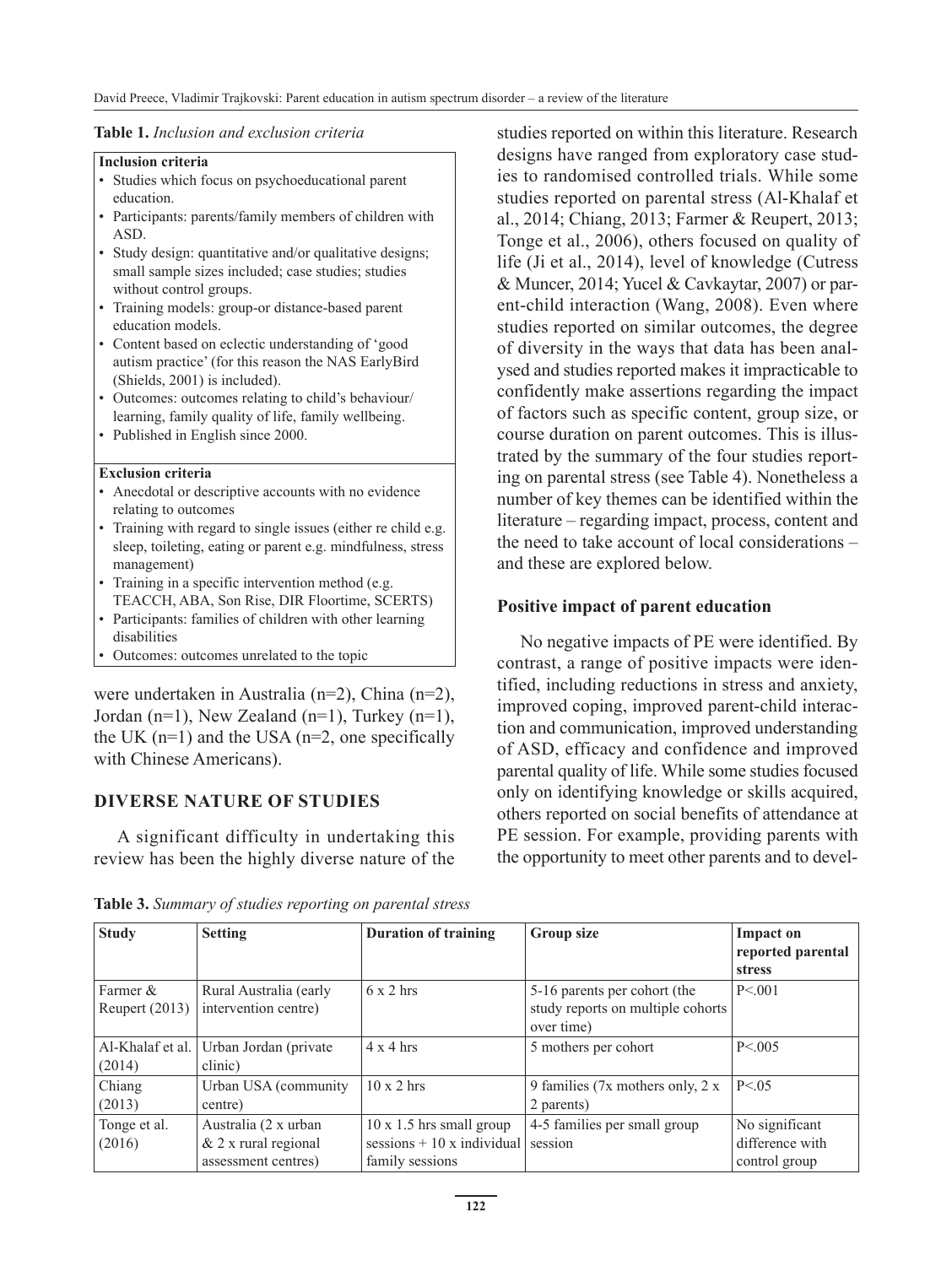op mutual support networks was explicitly identified as a desired outcome and supported within the EarlyBird programme (Cutress & Muncer, 2014). Families living with autism are at high risk of isolation and social exclusion (Banach et al., 2010) and we would recommend that PE programmes consider outcomes across a range of domains relating to knowledge, wellbeing and socialisation.

## **Programme delivery**

There was considerable diversity regarding the manner in which the various education programmes were delivered. All but one programme – the Turkish distance education course – were taught face to face. Delivery typically included both lecture and group aspects, and active participation is reported positively. Some programmes explicitly provided parents with opportunities to share stories and knowledge and explore experiences (Chiang, 2013; Farmer and Reupert, 2013). Such activities can support the development of self-efficacy and confidence as well as providing mutual support.

Programmes ranged from 12 to 25 hours in length, half including home visits or individual activities in addition to the group sessions. Typically, sessions were held on a weekly basis. Group sizes ranged from 5 to 16 participants per course. The majority of groups comprised 10 participants or fewer. Participation in small, regular groups was judged positively and valued by parents; conversely larger groups were felt to offer fewer opportunities for effective learning and discussion, especially where individuals tried to monopolise the sessions (Farmer & Reupert, 2013).

Birkin et al. (2008), writing about courses in New Zealand, state that session times clashing with parents' work or wider family commitments was the most commonly given reason for non-participation in programmes, particularly with regard to families from minority ethnic communities. Long wait times for programmes, lack of information and access issues (e.g. transport, distance) were also identified as leading to families not attending programmes. All of these factors should be taken into account, and steps should be taken by programme providers to facilitate attendance. Distance education models utilising CDs and handbooks, such as that reported on by Yucel and Cavkaytar (2007), may be of particular value where populations are widely dispersed and where access to the internet may be problematic.

## **Content**

Though delivery methods varied greatly, the various parent education programmes dealt with a similar range of topics. Understanding ASD, the impact of the core areas of difficulty – social and communication issues, the impact of restricted/repetitive interests and sensory issues – and behavioural issues were common across all PE programmes. In the majority of the programmes there was a focus not only on knowledge and information, but on the development of practical skills to develop their child's play, socialisation and communication, and on understanding and managing behaviour. These topics were also identified as being of central importance in a survey of southeast European parents' priorities regarding PE in autism (Preece et al., 2017).

Some programmes devoted sessions to specific issues that were significantly impacting upon family life, including eating and sleeping difficulties. Negotiating local systems and services was also identified as being of importance, and this was an area where sharing knowledge and learning from other parents' experiences could be particularly helpful (Chiang, 2013; Farmer and Reupert, 2013). Overall, programmes that focus on the practical application of learning seem particularly valued by parents.

## **Local and cultural considerations**

In common with research regarding PE more broadly (e.g. Turner et al., 2007), the studies reviewed here identify the need for 'cultural tailoring' when providing PE in autism. A wide range of factors need to be considered, including issues such as language, gender, social customs, autism awareness within cultural groups and the 'fit' between the pedagogic style of those delivering the programme and the cultural assumptions and expectations of the target audience (Birkin et al., 2008; Chiang, 2013; Perepa, 2014). Programmes need to be advertised in ways and via media that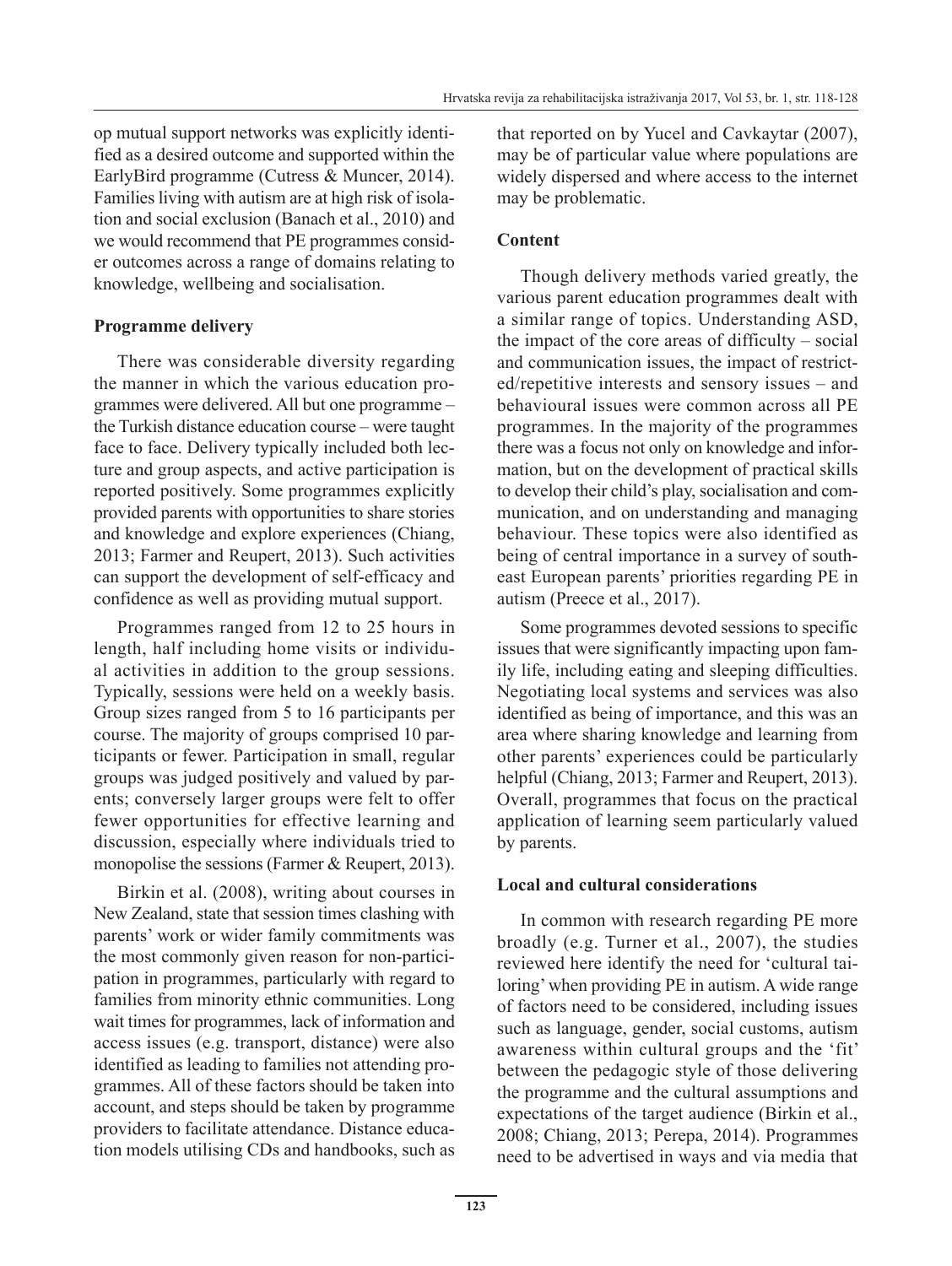are culturally accessible to all families. PE courses may need to be provided in a range of languages, not just in that of the majority, which can be particularly challenging in countries with ethnically diverse populations. Terminology used by those delivering the training needs to match and align with that used by the families, which can be difficult in some cultures and languages, where for example they may be no word for autism (Carroll, 2009).

While it can be argued that it is important not to waste limited time and resources on "*reinventing the wheel"* (Wang, 2008, p102), attempting to adhere to delivery procedures developed elsewhere for different populations can be problematic. Birkin et al. (2008) identify that the EarlyBird model, initially designed for delivery in the UK, was inappropriate for a country with a low population density such as New Zealand. Strict adherence to the original programme design led to courses running too infrequently or being locally unavailable, and it was therefore necessary to modify the programme to make it fit for purpose. While the Jordanian mothers in the study by Al-Khalaf et al. (2013) were able to attend sessions during the working day, such a delivery model would not be suitable in, for example, south-east Europe, where parents reported a preference for weekend and evening courses (Preece et al., 2017).

## **CONCLUSION**

This article has reviewed the literature regarding PE in ASD. It was surprising that so few articles have been published on PE in comparison to the relatively large body of literature on PT in ASD. Nonetheless, the studies reviewed here clearly identify that such programmes can have a positive impact on the lives of families with children on the autism spectrum. There is a clear need for further research in this field, and particularly for longitudinal studies to identify the impact of content and delivery variables on outcomes, and to monitor how training impacts over time. Further research is also needed to investigate how local and cultural differences can be addressed within PE programmes.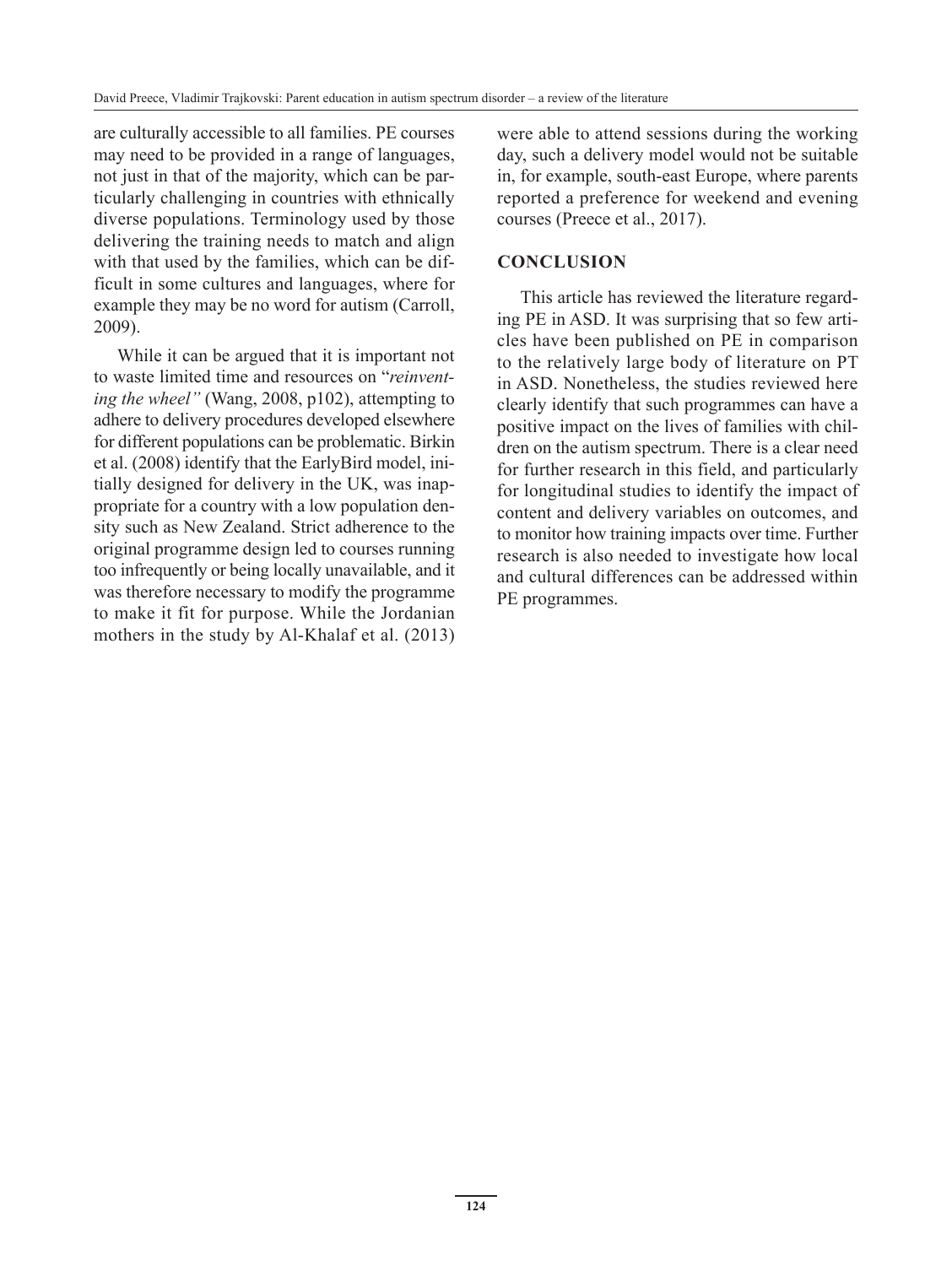## **LITERATURE**

- Al-Khalaf, A., Dempsey, I. & Dally, K. (2014): The effect of an education program for mothers of children with Autism Spectrum Disorder in Jordan, International Journal for the Advancement of Counselling 36, 2, 175-187.
- American Psychiatric Association (2013): Diagnostic and Statistical Manual of Mental Disorders, 5th Edition DSM-5. Washington DC: American Psychiatric Publishing.
- Ausderau, K. & Juarez, M. (2013): The impact of autism spectrum disorders and eating challenges on family mealtimes, Infant, Child and Adolescent Nutrition, 5, 5, 315-323.
- Baird, G., Simonoff, E., Pickles, A., Chandler, S., Loucas, T., Meldrum, D. & Charman, T., (2006): Prevalence of disorders of the autism spectrum in a population cohort of children in South Thames: the Special Needs and Autism Project (SNAP), The Lancet, 368, 9531, 210-215.
- Banach, M., Iudice, J., Conway, L. & Couse, L.J. (2010): Family support and empowerment: autism diagnosis support groups for parents, Social Work with Groups, 33, 1, 69-83.
- Bearss, K., Johnson, C., Smith, T., Lecavalier, L., Swiezy, N., Aman, M., McAdam, D.B., Butter, E., Stillitano, C., Minshawi, N. & Sukhodolsky, D.G. (2015a): Effect of parent training vs parent education on behavioral problems in children with autism spectrum disorder. A randomized clinical trial, Journal of the American Medical Association, 313, 15, 524-1533.
- Bearss, K., Burrell, T.L., Stewart, L. & Scahill, L., (2015b): Parent Training in Autism Spectrum Disorder: What's in a Name? Clinical Child and Family Psychology Review, 18, 2, 170-182.
- Birkin, C., Anderson, A., Seymour, F. & Moore, D.W. (2008): A parent-focused early intervention program for autism: Who gets access? Journal of Intellectual and Developmental Disability, 33, 2, 108-116.
- Carroll, P. (2009): Closing the door to truth for Somali children with autism, The Autism File, 32, 22-26.
- Chiang, H. (2013): A parent education program for parents of Chinese American children with autism spectrum disorders (ASDs): a pilot study, Focus on Autism and Other Developmental Disabilities, 20, 10, 1-7.
- Christensen, D.L. (2016): Prevalence and characteristics of autism spectrum disorder among children aged 8 years — Autism and Developmental Disabilities Monitoring Network, 11 Sites, United States, 2012, Morbidity and Mortality Weekly Report: Surveillance Summaries, 65, 3, 1–23.
- Coolican, J., Smith, I.M. & Bryson, S.E. (2010): Brief parent training in pivotal response treatment for pre-schoolers with autism, Journal of Child Psychology and Psychiatry, 51, 12, 1321-1330.
- Cutress, A.L. & Muncer, S.J. (2014): Parents' views of the National Autistic Society's EarlyBird Plus Programme, Autism, 18, 6, 651–657.
- Elder, J.H., Donaldson, S.O., Kairalla, J., Valcante, G., Bendixen, R., Ferdig, R., Self, E., Walker, J., Palau, C. & Serrano, M., (2011): In-home training for fathers of children with autism: a follow up study and evaluation of four individual training components, Journal of Child and Family Studies, 20, 3, 263-271.
- Elsabbagh, M., Divan, G., Koh, Y.J., Kim, Y.S., Kauchali, S., Marcín, C., Montiel-Nava, C., Patel, V., Paula, C.S., Wang, C. & Yasamy, M.T., (2012): Global Prevalence of Autism and Other Pervasive Developmental Disorders, Autism Research, 5, 3, 160-179.
- Farmer, J. & Reupert, A. (2013): Understanding autism and understanding my child with autism: an evaluation of a group parent education program in rural Australia, Australian Journal of Rural Health, 21, 1, 20-27.
- Fitzpatrick, M. (2009): Defeating Autism: a damaging delusion. Abingdon: Routledge.
- Green, J., Charman, T., McConachie, H., Aldred, C., Slonims, V., Howlin, P., Le Couteur, A., Leadbitter, K., Hudry, K., Byford, S. & Barrett, B. (2010): Parent-mediated communication-focused treatment in children with autism (PACT): a randomised controlled trial, Lancet, 375, 9732, 2152–2160.

Ingersoll, B. & Dvortcsak, A. (2006): Including parent training in the early childhood special education curriculum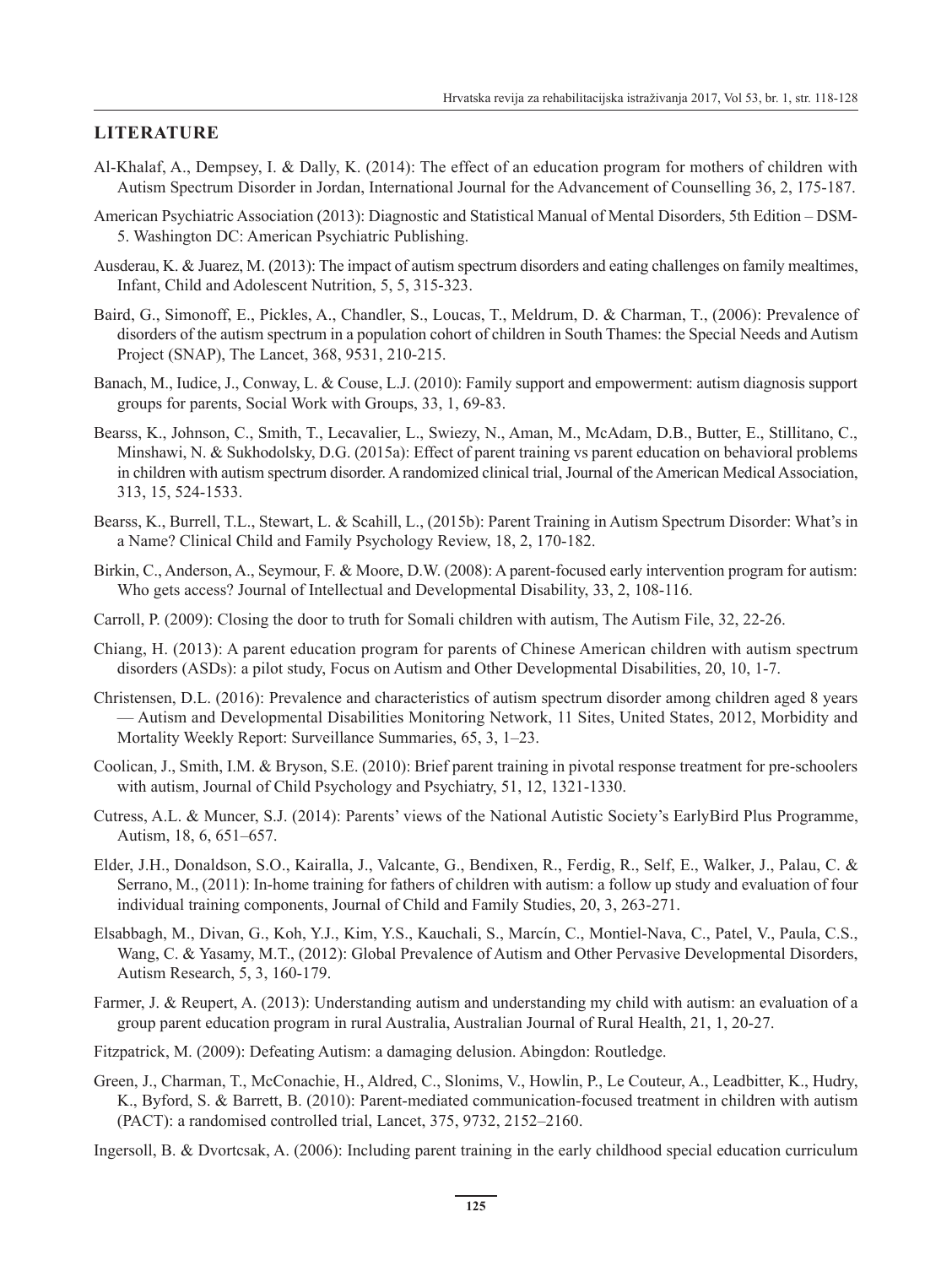for children with autism spectrum disorders, Journal of Positive Behavior Interventions, 8, 2, 79-87.

- Ji, B., Sun, M., Yi, R. & Tang, S., (2014): Multidisciplinary parent education for caregivers of children with autism spectrum disorders, Archives of Psychiatric Nursing, 28, 5, 319–326.
- Jones, G., English, A., Guldberg, K., Jordan, R., Richardson, P. & Waltz, M. (2008): Educational provision for children and young people on the autism spectrum living in England: a review of current practice, issues and challenges. London: Autism Education Trust.
- Keenan, M., Dillenburger, K., Moderato, P. & Röttgers, H.R. (2010): Science for sale in a free market economy: but at what price? ABA and the treatment of autism in Europe, Behavior and Social Issues, 19, 126-143.
- Kim, H.U. (2012): Autism across cultures: rethinking autism, Disability and Society, 27, 4, 535-545.
- Lecavalier, L., Leone, S. & Wiltz, J., (2006): The impact of behaviour problems on caregiver stress in young people with autism spectrum disorders, Journal of Intellectual Disability Research, 50, 3, 172-183.
- Lecavalier, L., Smith, T., Johnson, C., Bearss, K., Swiezy, N., Aman, M.G., Sukhodolsky, D.G., Deng, Y., Dziura, J. & Scahill, L., (2016): Moderators of parent training for disruptive behaviors in young children with autism spectrum disorder, Journal of Abnormal Child Psychology, online first, 1-11.
- Loo, C.Y., Graham, R.M. & Hughes, C.V. (2009): Behaviour guidance in dental treatment of patients with autism spectrum disorder, International Journal of Paediatric Dentistry, 19, 6, 390-398.
- Matson, J.L., Dempsey, T. & Fodstad, J.C., (2009a): The effect of autism spectrum disorders on adaptive independent living skills in adults with severe intellectual disability, Research in Developmental Disabilities, 30, 6, 1203-1211.
- Matson, M.L., Mahan, S. & Matson, J.L. (2009b): Parent training: A review of methods for children with autism spectrum disorders, Research in Autism Spectrum Disorders, 3, 4, 868-875.
- Norton, P. & Drew, C. (1994): Autism and potential family stressors, American Journal of Family Therapy, 22, 1, 67-76.
- Offit, P.A. (2008): Autism's False Prophets: bad science, risky medicine and the search for a cure. New York: Columbia University Press.
- Perepa, P. (2014): Cultural basis of social 'deficits' in autism spectrum disorders, European Journal of Special Needs Education, 29, 3, 313-326.
- Pratt, K., Baird, G. & Gringas, P. (2011): Ensuring successful admission to hospital for young people with learning difficulties, autism and challenging behaviour: a continuous quality improvement and change management programme, Child: Care, Health and Development, 38, 6, 789-797.
- Preece, D. & Almond, J. (2008): Supporting families with children with autism spectrum disorders to use structured teaching approaches in the home and community, Good Autism Practice, 9, 2, 44-53.
- Preece, D., Symeou, L., Stošić, J., Troshanska, J., Mavrou, K., Theodorou, E. & Frey Škrinjar, J., (2017): Accessing parental perspectives to inform the development of parent education in autism in south-eastern Europe, European Journal of Special Needs Education, 32, 2, 252-269.
- Schaaf, R.C., Toth-Cohen, S., Johnson, S.L., Outten, G. & Benevides, T.W., (2011): The everyday routines of families of children with autism: examining the impact of sensory processing difficulties on the family, Autism, 15, 3,  $373 - 389.$
- Schultz, T.R., Schmidt, C.T. & Stichter, J.P., (2011): A review of parent education programs for parents of children with autism spectrum disorders, Focus on Autism and Other Developmental Disabilities, 26, 2, 96–104.
- Shields J. (2001): The NAS EarlyBird programme: partnership with parents in early intervention, Autism, 5, 1, 49-56.
- Simpson, R.L. (2005): Autism Spectrum Disorders: Interventions and Treatments for Children and Youth. Thousand Oaks CA: Corwin Press.
- Solomon, R., Necheles, J., Ferch, C. & Bruckman, D. (2007): Pilot study of a parent training program for young children with autism: the PLAY Project Home Consultation Program, Autism, 11, 3, 205–224.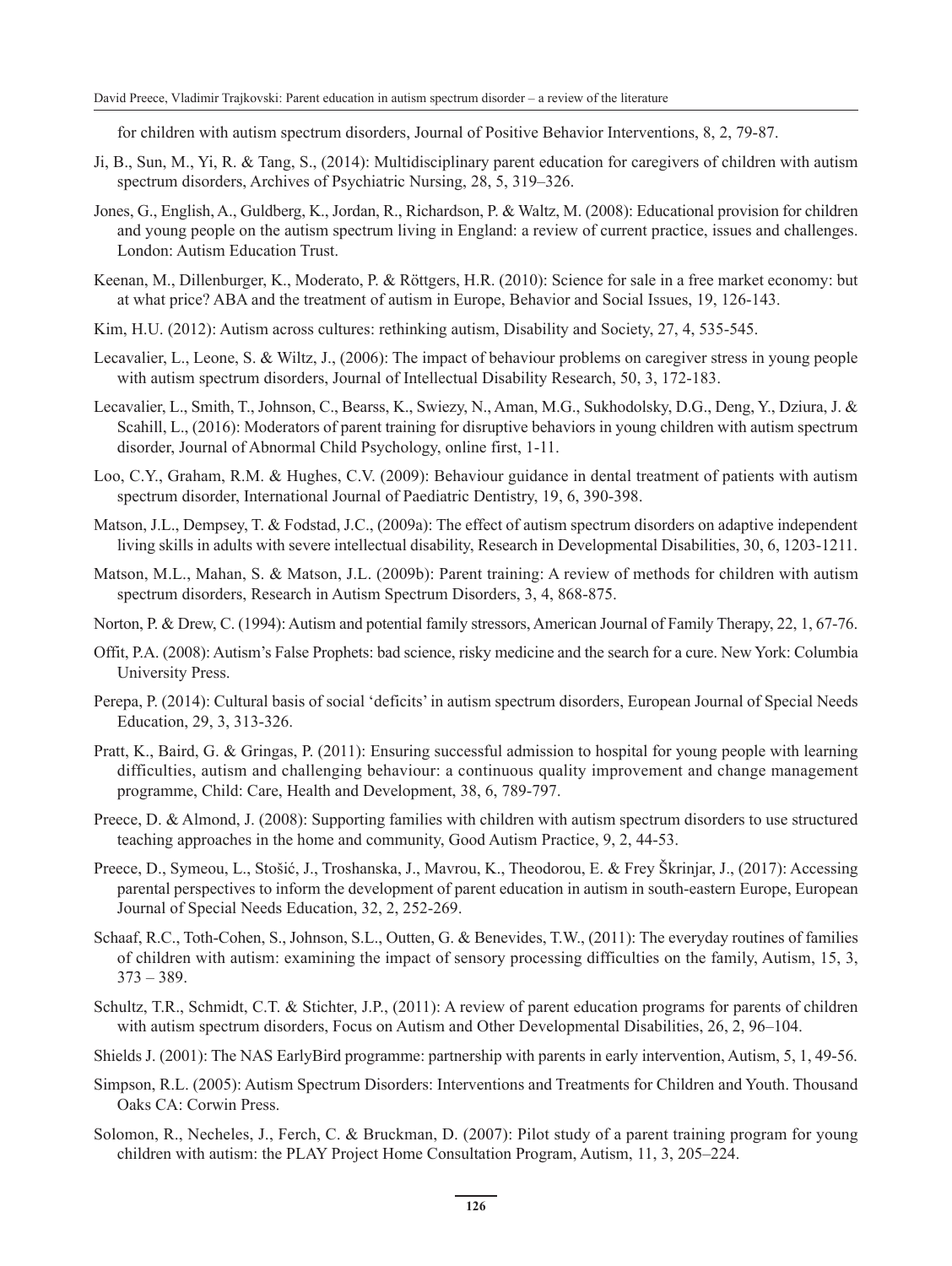- Tonge, B., Brereton, A., Kiomall, M., Mackinnon, A., King, N. & Rinehart, N., (2006): Effects on parental mental health of an education and skills training program for parents of young children with autism: a randomized controlled trial, Journal of the American Academy of Child & Adolescent Psychiatry, 45, 5, 561-569.
- Tonge, B., Brereton, A., Kiomall, M., Mackinnon, A. & Rinehart, N.J. (2014): A randomised group comparison controlled trial of 'preschoolers with autism': A parent education and skills training intervention for young children with autistic disorder, Autism 18, 2, 166-177.
- Torgerson, C., Hall, J. & Light, K. (2012): Systematic reviews. In Arthur, J., Waring, M., Coe, R. & Hedges, L.V.(Eds.) Research Methods and Methodologies in Education (pp217-230). London: Sage.
- Travers, J.C., Ayers, K., Simpson, R.L. & Crutchfield, S. (2016): Fad, pseudoscientific and controversial interventions. In Lang, R., Hancock, T.B. & Singh, N.N. (Eds.) Early Intervention for Young Children with Autism Spectrum Disorder (pp257-293). New York: Springer.
- Turner, K.M.T., Richards, M. & Sanders, M.R. (2007): Randomised clinical trial of a group parent education programme for Australian indigenous families, Journal of Paediatrics and Child Health, 43, 6, 429-427.
- Turner-Brown, L., Hume, K. Boyd, B.A. & Kainz, K. (2016): Preliminary efficacy of family implemented TEACCH for toddlers: effects on parents and their toddlers with autism spectrum disorder, Journal of Autism and Developmental Disorders, online first, 1-14.
- US Food and Drug Administration (2014): Consumer Health Information April 2014: Beware of False or Misleading Claims for Treating Autism. Accessed at: http://www.fda.gov/downloads/ForConsumers/ConsumerUpdates/ UCM394800.pdf [Accessed 5/1/2017].
- Vaughn, B.J., Wilson, D. & Dunlap, G. (2002): Family-centered intervention to resolve problem behaviors in a fastfood restaurant, Journal of Positive Behavioral Interventions, 4, 1, 38-45.
- Vismara, L.A., McCormick, C., Young, G.S., Nadhan, A. & Monlux, K (2013): Preliminary findings of a telehealth approach to parent training in autism, Journal of Autism and Developmental Disorders, 43, 12, 2953–2969.
- Wainer, A.L. & Ingersoll, B.R. (2012): Disseminating ASD interventions: a pilot study of a distance learning program for parents and professionals, Journal of Autism and Developmental Disorders, 43, 1, 11-24.
- Wang, P. (2008): Effects of a parent training program on the interactive skills of parents of children with autism in China, Journal of Policy and Practice in Intellectual Disabilities, 5, 2, 96-104.
- Whittingham, K., Sofronoff, K., Sheffield, J. & Sanders, M.R. (2009): Stepping Stones Triple P: An RCT of a parenting program with parents of a child diagnosed with an autism spectrum disorder, Journal of Abnormal Child Psychology, 37, 4, 469-480.
- Williams, P.G., Sears, L.L. & Allard, A. (2004): Sleep problems in children with autism, Journal of Sleep Research, 13, 3, 265-268.
- Wolf, L.C., Noh, S., Fisman, S.N. & Speechley, M. (1989): Psychological effects of parenting stress on parents of autistic children, Journal of Autism & Developmental Disorders, 19, 1, 157-166.
- World Health Organization (2014): Technical Working Group Meeting on Parent Skills Training for Developmental Disorders. Geneva: World Health Organization.
- Yucel, G. & Cavkaytar, A. (2007): The effectiveness of a parent education programme offered through distance education about Independent Autistic Children Education Centre (IACEC), Turkish Online Journal of Distance Education (TOJDE), 8, 1, Article1.
- Zane, T., Davis, C. & Rosswurm, M. (2008): The cost of fad treatments in autism, Journal of Early and Intensive Behavior Intervention, 5, 2, 44-51.